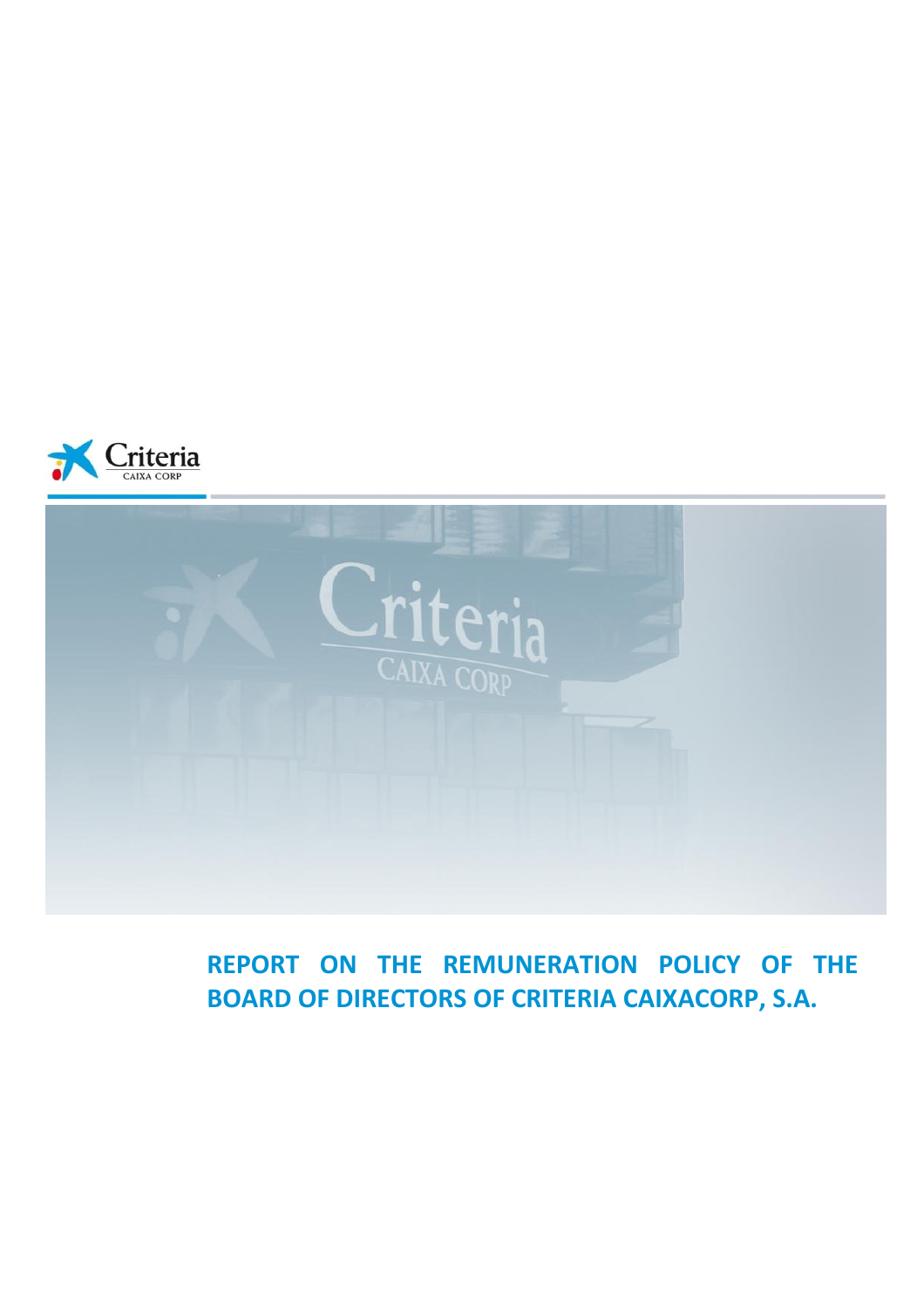

# **Object of the Report**

This report lays out the remuneration policy of Criteria CaixaCorp, S.A. as regards to the members of the Board of Directors, subject to the principles of transparency and information.

The report contains the general principles applicable to the remuneration of the Directors, remuneration system provided in company documentation, remuneration policy of the company for the current year and an outline of how the remuneration policy was applied during the financial year 2010, with details of individual remuneration earned by each director.

In accordance with article 61 ter of the Spanish Securities Market Act, this report will be distributed and voted upon, on a consultative basis, as a separate item on the agenda of the Annual General Meeting.

### **General principles of the remuneration policy of Directors**

The remuneration policy of Criteria CaixaCorp, S.A. has been made in line with the Articles of Association and the Board Regulation.

In accordance with article 4.3 b) of the Board of Directors' Regulation, it is the responsibility of the Board in full session to approve within the established system of the Articles of Association, the remuneration of the Directors, and also, with regard to the executives, the additional remuneration for their executive rule.

Also, in article 14 of the said Regulation, the responsibility of the Appointments and Remuneration Committee is established to propose to the Board of Directors the system and the amount of annual remuneration corresponding to the Directors, as well as the individual remuneration of the executive Directors and their other contractual conditions.

The criteria used to determine the remuneration of the Board of Directors of Criteria CaixaCorp, S.A. is stipulated in article 23 of the Board of Directors' Regulation:

The Board will try to ensure that the remuneration is moderated in accordance with the market demands.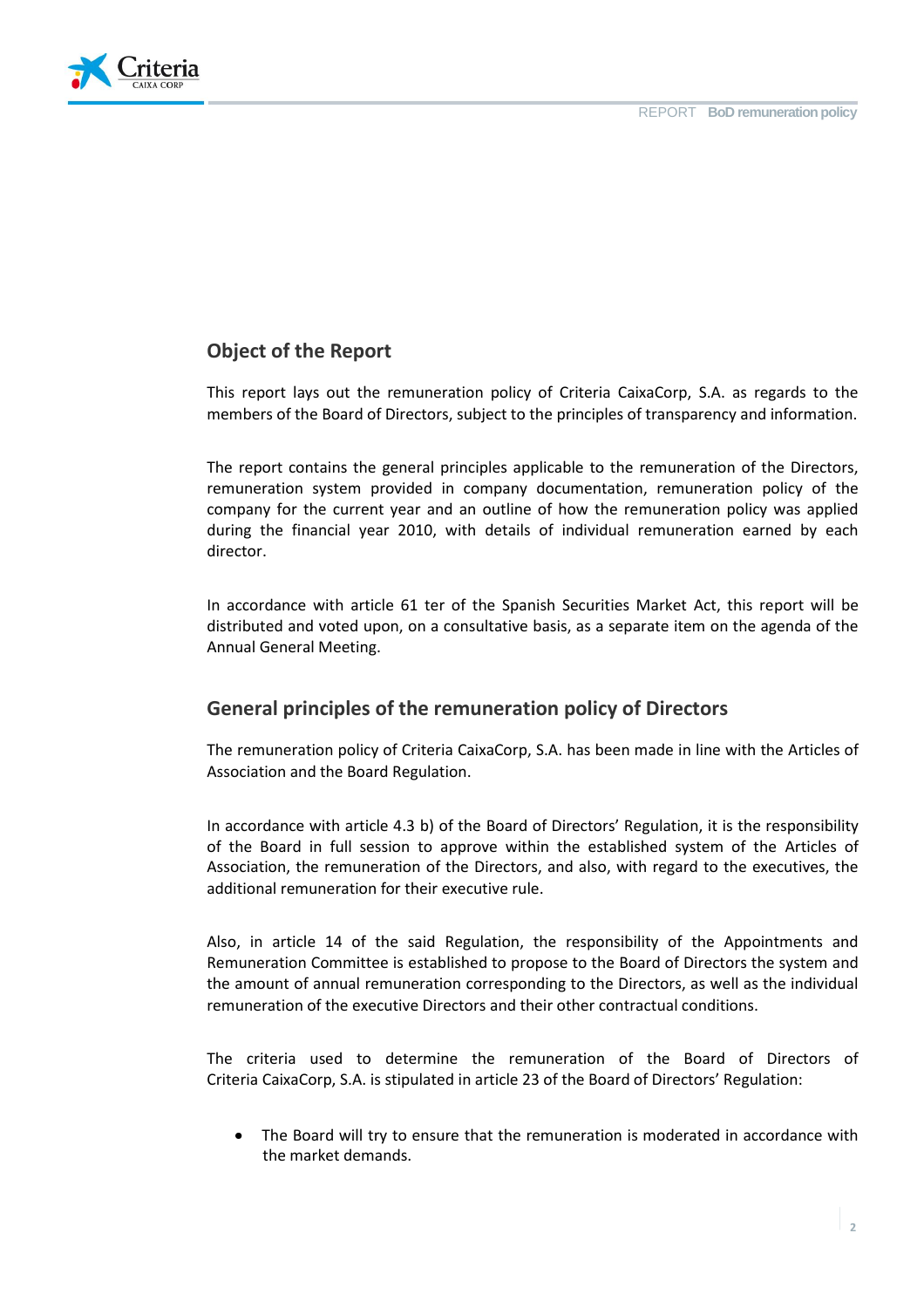

- In particular, the Board of Directors will adopt all measures within their reach to ensure that the remuneration of external Directors, including that which may also be received by members of the Committees, is adjusted in line with the following guidelines:
	- o external directors will be remunerated in accordance with any work carried out; and
	- o the remuneration of external directors must be calculated so that it should offer incentives for commitment, but should not compromise or hinder independence.

### **Structure of the remuneration system**

The remuneration system of the Directors, as provided in the Articles of Association and Board regulation, will be in line with the basic rules concerning the remuneration of directors established in article 218 of the Corporate Enterprises Act Act (*Ley de Sociedades de Capital*).

In this way, article 34 of the Articles of Association states that the annual remuneration of its directors will consist of a share in the consolidated profit, once the general expenses, interests, taxes and other sums which may be used for restructuring and amortisation are deducted and having offered the shareholders a 4% dividend on the paid out share capital.

The remuneration of directors exercising executive functions will be made up of a fixed sum, a variable complimentary sum, and also an incentives system as well as a supplementary part which may include insurance and forecasting systems and, if appropriate, social security. In the case of removal not owing to the incomplete fulfilment of his duties, he may have a right to indemnity.

With prior resolution of the General Board of Shareholders, the Directors may be remunerated with shares in the Company or any other quoted company in the group to which it may belong, options within the same or binding instruments on its quoted price.

### **Company remuneration policy for 2011**

The company remuneration policy for the current year is consistent with the general principles of the remuneration policy of Directors aforementioned.

For financial year 2011, at the proposal of the Appointments and Remuneration Committee, the Board of Directors resolved in its meeting held on February 24, 2011 to maintain the remuneration of the Directors and the members of the Committees agreed for 2010, which was determined as follow:

- (i) (i)  $\epsilon$ 90,000 p.a. to be paid to each member of the Board of Directors.
- (ii)  $(ii)$  ∈30,000 p.a. to be paid to each member of the Executive Committee, the Audit and Control Committee and the Appointments and Remuneration Committee.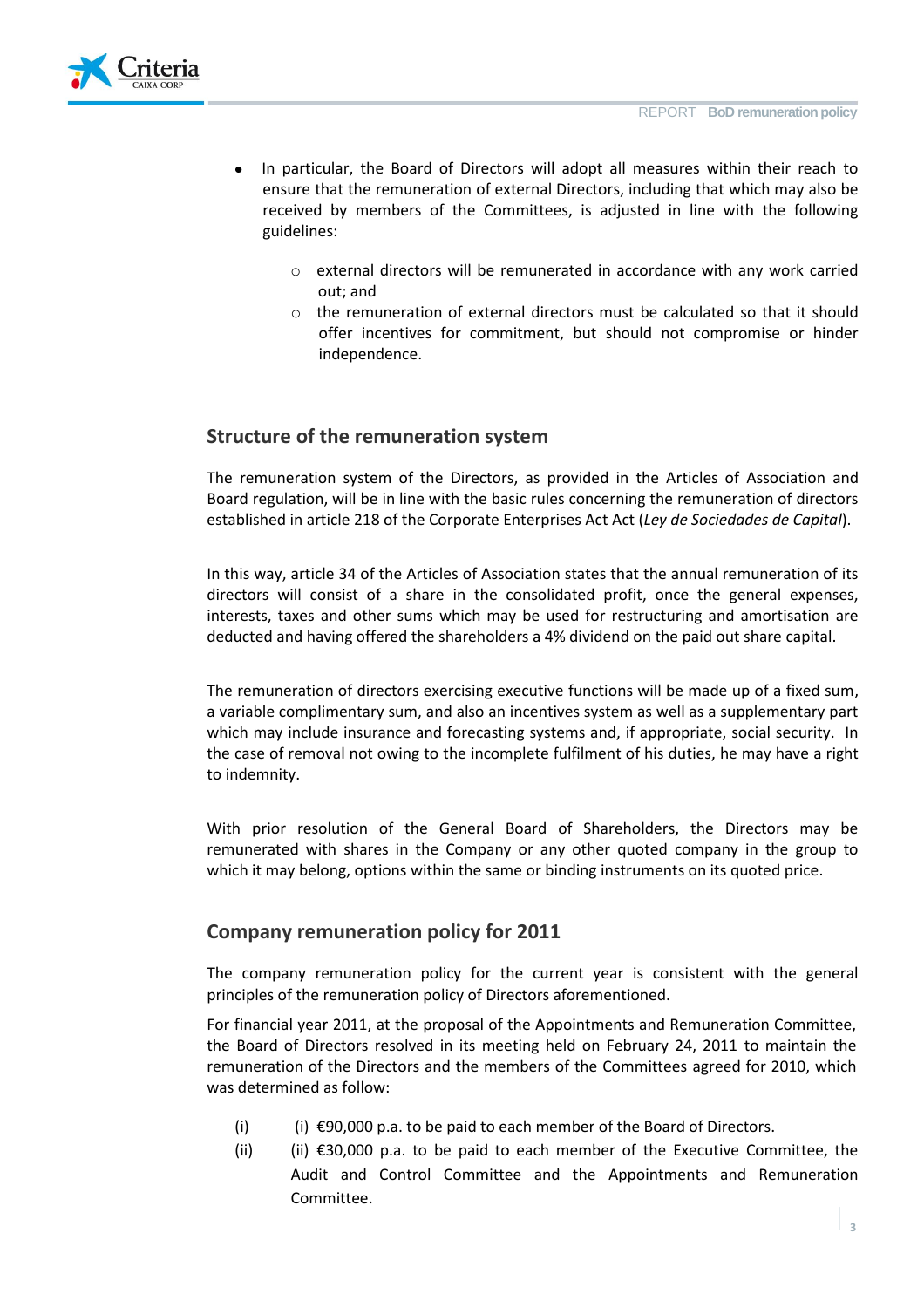

(iii) iii) The remuneration indicated in points (i) and (ii) above is not conditional on attendance at meetings.

In that meeting, the Board resolved to maintain remuneration payable in 2011 to the Chairman of the Board of Directors, also in accordance with the proposal of the Appointments and Remuneration Committee, at 2010 levels, consisting of an amount of €1,000,000 p.a. in addition to the remuneration paid to him as a member of the Board of Directors of Criteria CaixaCorp or that which he may receive as a member of any of its Committees, as indicated previously.

Likewise, the Board agreed that these amounts shall be subject to revision during the present year once the restructuring being carried out in the "la Caixa" Group is complete, bearing in mind the new corporate purpose Criteria CaixaCorp will have as a bank and the new duties and dedication required of the Board of Directors.

This review will be based on European Commission recommendations regarding directors' compensation in the financial sector in particular, and listed companies in general, as well as on Bank of Spain rules and recommendations, which include those of the Financial Stability Board (FSB) and the Committee of European Banking Supervisors (CEBS).

As for remuneration of the Director Chief Executive Officer, according to the proposal of the Appointments and Remuneration Committee, the Board agreed to increase his remuneration in 2011, raising the fixed remuneration by 1.5% and the pension plan contribution by 2%, providing express authorization to the Chairman so that he may establish a bonus, to be reported to the Appointments and Remuneration Committee.

### **Remuneration of the Board of Directors for the financial period 2010**

For the performance of collective supervision and decision-making duties, at proposal of the Appointments and Remuneration Committee, the Board of Directors, in its meeting held on January 10, 2010, set the remuneration for the Directors and members of the Executive Committee, the Audit and Control Committee and the Appointments and Remuneration Committee at the same level as fiscal year 2009. Likewise, it was established an additional remuneration for the President of the Board.

As regards the Director Chief Executive Officer, the remuneration received by the Director Chief Executive Officer in 2010 was a fixed amount and a contribution to a pension plan. The essential terms and conditions contained in his contract, in addition to his remuneration conditions, refer to the duration, periods of prior notice and indemnities:

- In relation to the duration of the contract, as Chief Executive Officer, is for an indefinite term.
- The period for prior notice for the termination of the relationship being a minimum the three months.
- In the event of termination of the contract due to relinquishment by the company, unless it was due to material breach or negligent or willful misconduct, this would give an entitlement to the payment of an indemnity.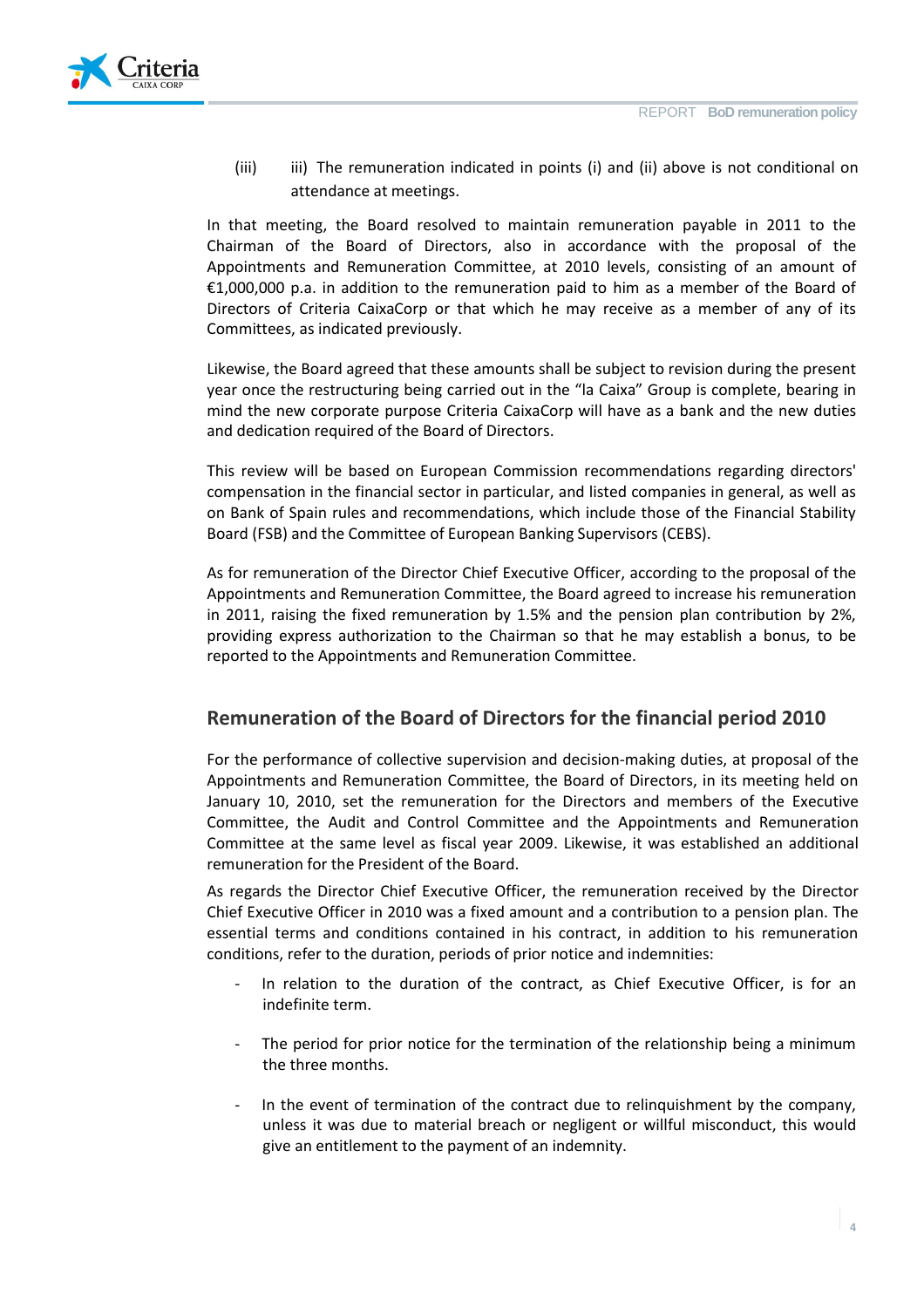

Otherwise, although the Articles of the Association foresee the possibility of the directors to be paid by being given shares in the Company or another listed company in the group to which it belongs, options over them or instruments linked to their share price, at present there is no programme by means of which the directors receive remuneration for those concepts. Neither have they received indemnity payments during the financial year.

The aggregate remuneration of the members of the Board of Directors, for the financial period 2010, was €3,785,000 corresponding to the Board of the Company and €643,000 corresponding to the other directors of the board of administration of the group companies.

By "group companies" it is understood to mean those companies whose control is exercised by Criteria CaixaCorp, S.A., therefore, the remuneration that may be received by the members in their capacity as Directors of companies will not be included – quoted or not – in which the Company is involved, but not controlled by it.

Glossary of the global group remuneration for the financial period 2010 regarding the class of Director:

| <b>Class</b>                                                                    | By company | By group |
|---------------------------------------------------------------------------------|------------|----------|
| Executives                                                                      | 1,240,000  | 139,000  |
| appointed<br>External<br>bv<br>shareholders<br><i>(externos</i><br>dominicales) | 1,810,000  | 504,000  |
| External independent                                                            | 600,000    |          |
| Other external                                                                  | 135,000    |          |
| Total:                                                                          | 3,785,000  | 643,000  |

Imports in Euros

Breakdown of individual remuneration earned by directors:

Imports in euros

| <b>Name</b>                             | <b>By company</b> | Por By group |
|-----------------------------------------|-------------------|--------------|
| D. Isidre Fainé Casas                   | 1,120,000         |              |
| D. Juan María Nin Génova                | 150,000           | 90,000       |
| D <sup>a</sup> . Isabel Estapé Tous     | 120,000           |              |
| D. Salvador Gabarró Serra               | 90,000            |              |
| Dña. Susana Gallardo Torrededía         | 120,000           |              |
| D. Javier Godó Muntañola                | 90,000            | 90,000       |
| D. Gonzalo Gortázar Rotaeche            | 1,090,000         | 49,000       |
| D <sup>a</sup> . Immaculada Juan Franch | 90,000            | 49,000       |
| D. David K. P. Li                       | 90,000            |              |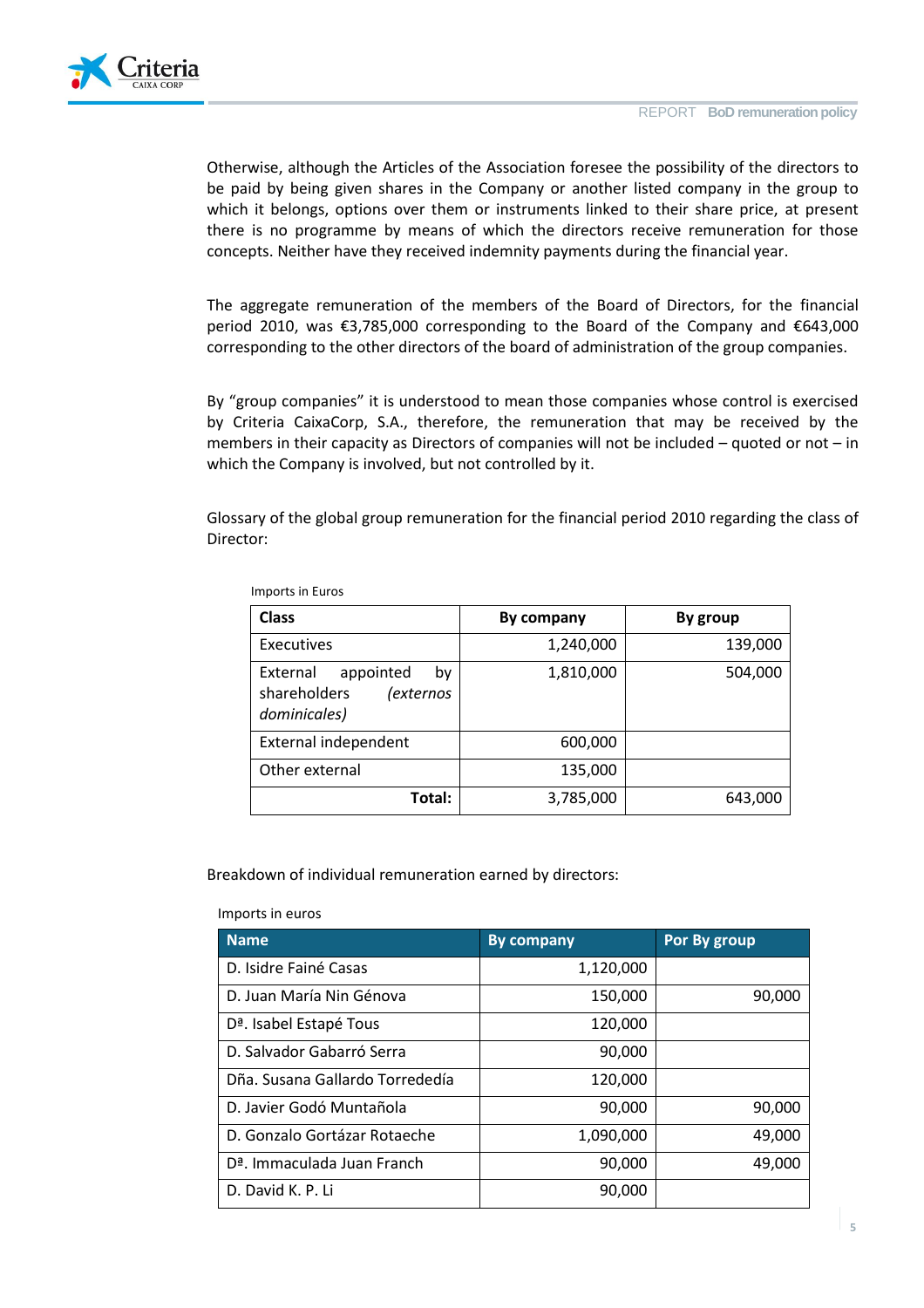

| Total                                    | 3,785,000 | 643,000 |
|------------------------------------------|-----------|---------|
| D. Xavier Vives Torrents                 | 120,000   |         |
| D. Carlos Slim Helú                      | 45,000    |         |
| D. Juan Rosell Lastortras                | 120,000   |         |
| D. Leopoldo Rodés Castañé                | 90,000    |         |
| D. Miquel Noguer Planas                  | 90,000    | 50,000  |
| D. Alain Minc                            | 120,000   |         |
| D. Jorge Mercader Miró                   | 120,000   | 315,000 |
| D <sup>ª</sup> Maria Dolors Llobet Maria | 120,000   |         |

## **ADVICE OF THE APPOINTMENT COMMISSION**

In all of the procedures for adopting their respective decisions, the Appointments and Remuneration Committee have been to contrast the relevant data with information corresponding to the markets and comparable entities, taking into account the size, features and activities of the Company.

Barcelona, the  $21<sup>st</sup>$  of March of 2011.